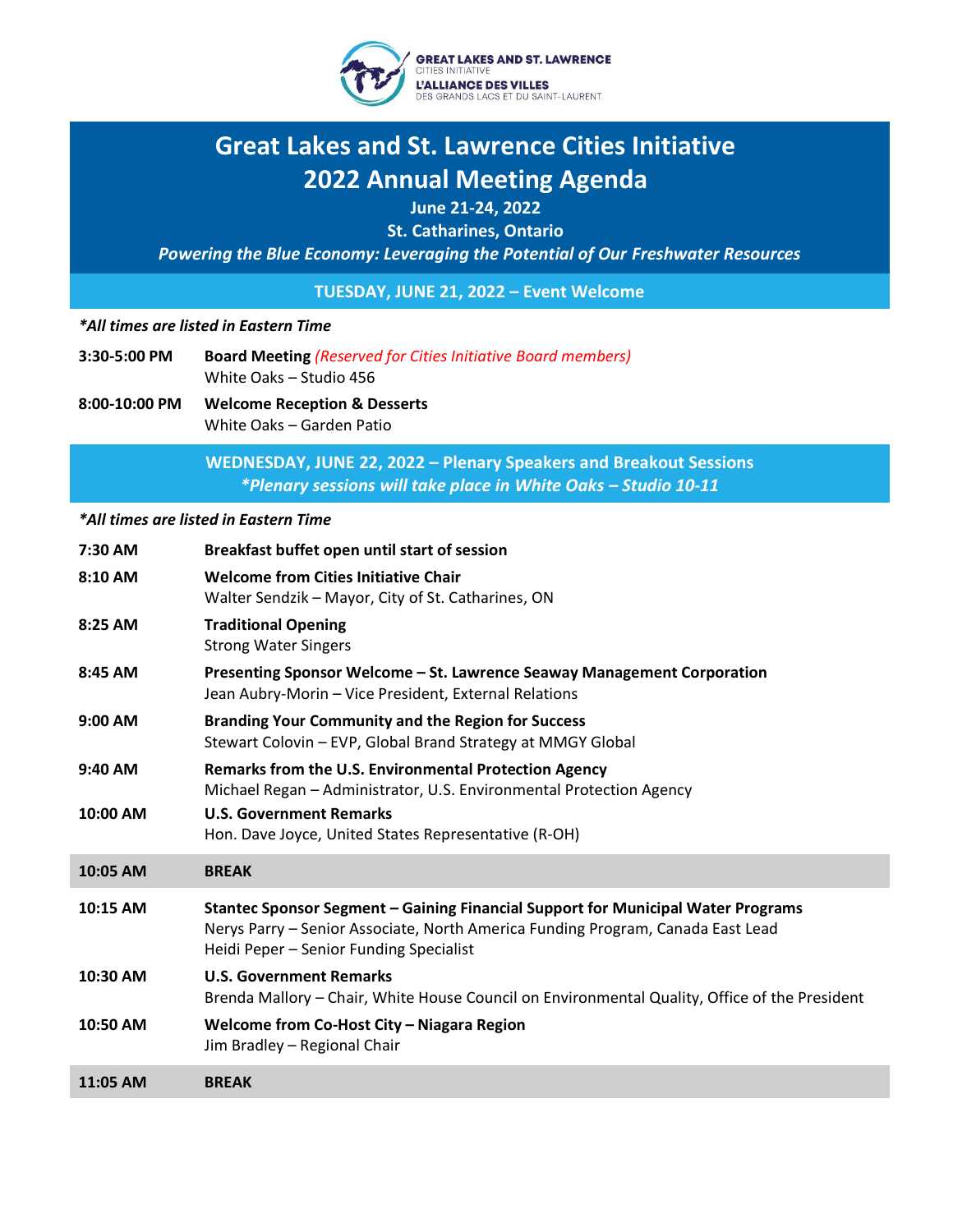

### *\*The following breakout sessions are concurrent.*

**11:15 AM BREAKOUT SESSION ONE –** *Grand Event Room C*

### **Cruising to Success: Leveraging Economic Opportunities from Cruise Tourism**

This session will showcase the growing cruise tourism economy in the Great Lakes and St. Lawrence River region, how shoreline municipalities are benefitting economically, what they need to do to attract and host cruise vessels, and other considerations for leveraging economic opportunities in this area.

**Moderator:** Bill Steele – Mayor, City of Port Colborne, ON

### **Panelists:**

- **Stewart Strathearn**  Mayor, City of Midland, ON
- **Dave Lorenz** Vice President, Travel Michigan and Chair of Cruise the Great Lakes
- **Mila Marshall** Clean Water Advocate, Sierra Club-Illinois Chapter
- **Rebecca Yackley**

Director, Office of Trade and Economic Development, Great Lakes St. Lawrence Seaway Development Corporation

### **11:15 AM BREAKOUT SESSION TWO –** *Studio 12&13*

### **Brownfields to Blue Horizons: Developing Our Waterfronts for the 21st Century**

In this two-part panel session, we will explore how cities can unlock economic opportunities by redeveloping brownfield sites on their waterfronts. We will also examine how and why these major projects should engage the public and incorporate a triple-bottom-line approach (economic, environmental and social).

### **Part I:**

**Moderator:** Andrea Densham – Senior Director of Government Affairs and Conservation Policy at the Shedd Aquarium

### **Panelists:**

• **Steve Clarke** 

Mayor, City of Orillia, ON

- **John Dickert** State and Local Finance Administrator, Wisconsin Department of Revenue
- **Patrick Robson**

Professor of Environmental Studies, Niagara College

## **Part II:**

**Moderator:** Dianne Zimmerman – Environmental Manager, City of Mississauga, ON

### **Panelists:**

- **Kate Hayes** Senior Manager, Restoration and Management, Credit Valley Conservation Authority
- **Anthony Parente** General Manager, Public Works, Region of Peel, ON
- **Brian Sutherland** Vice President of Development, Agro Development Corp.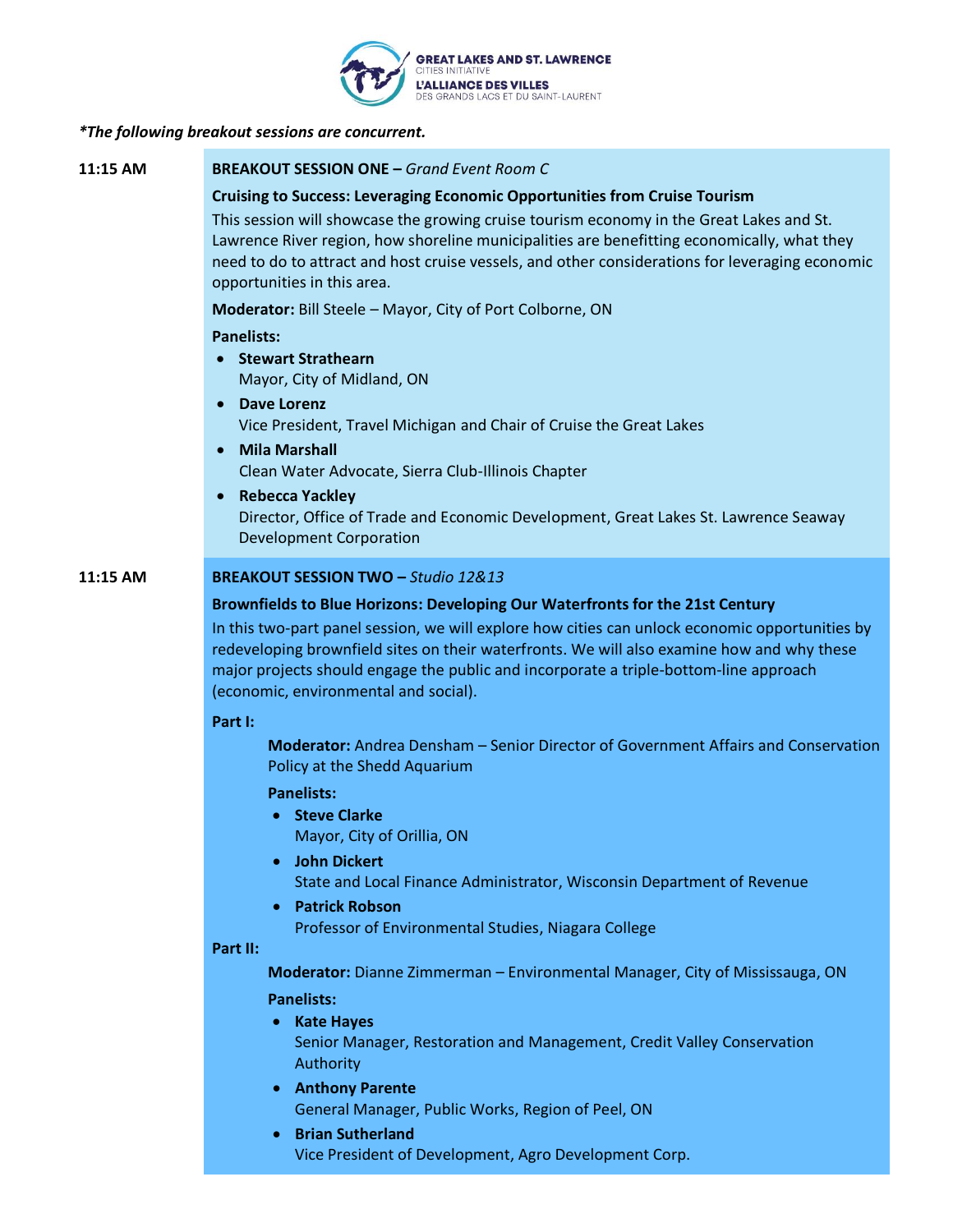

| 12:45 PM     | <b>LUNCH SERVED</b>                                                                                                                                                                                                                |
|--------------|------------------------------------------------------------------------------------------------------------------------------------------------------------------------------------------------------------------------------------|
| $1:15$ PM    | Lunch Keynote<br>Cassie Flynn - Head of Climate Strategies and Policy at United Nations Development<br>Programme                                                                                                                   |
| 2:00 PM      | Remarks from the National Oceanic and Atmospheric Administration<br>Dr. Richard (Rick) Spinrad – Under Secretary of Commerce for Oceans and Atmosphere and<br>Administrator of the National Oceanic and Atmospheric Administration |
| $2:30$ PM    | <b>U.S. Government Remarks</b><br>Hon. Marcy Kaptur, United States Representative (D-OH)                                                                                                                                           |
| $2:35$ PM    | <b>Remarks from Government of Canada</b><br>Hon. Chantal Rouleau – Minister for Transport and Minister responsible for the Metropolis and<br>the Montréal Region; MNA for Pointe-aux-Trembles                                      |
| $2:40$ PM    | <b>Fireside Chat with Senator Tammy Duckworth</b><br>Hon. Tammy Duckworth, United States Senator (D-IL)<br>Moderated by Billy McKinney - Mayor, City of Zion, Illinois                                                             |
| 3:00 PM      | <b>BREAK / NON-MEMBERS ADJOURN</b>                                                                                                                                                                                                 |
| 3:10-5:00 PM | <b>Member Meeting (Reserved for Cities Initiative members)</b><br><b>Studio 10&amp;11</b>                                                                                                                                          |

# **WEDNESDAY, JUNE 22, 2022 – Gala Event**

*\*The Gala Event will take place at Queen Victoria Place Restaurant near Niagara Falls*

*\*All times are listed in Eastern Time*

| 6:00 PM   | <b>Travel to Queen Victoria Place</b><br>*Private shuttles will depart from White Oaks at 6:00pm                                                              |
|-----------|---------------------------------------------------------------------------------------------------------------------------------------------------------------|
| 6:30 PM   | <b>Gala Event Begins</b><br>*Food stations and cocktails will be provided                                                                                     |
| 7:30 PM   | <b>Welcome Remarks</b><br>Jon Altenberg - President and CEO, Great Lakes and St. Lawrence Cities Initiative<br>Jim Diodati – Mayor, City of Niagara Falls, ON |
| 8:30 PM   | <b>Currents Light Show and Sightseeing at Niagara Falls</b><br>*A shuttle will be provided to transport quests a short distance to the viewing area           |
| $9:40$ PM | <b>Travel Back to White Oaks</b><br>*Private shuttles will depart from Queen Victoria Place at 9:40pm                                                         |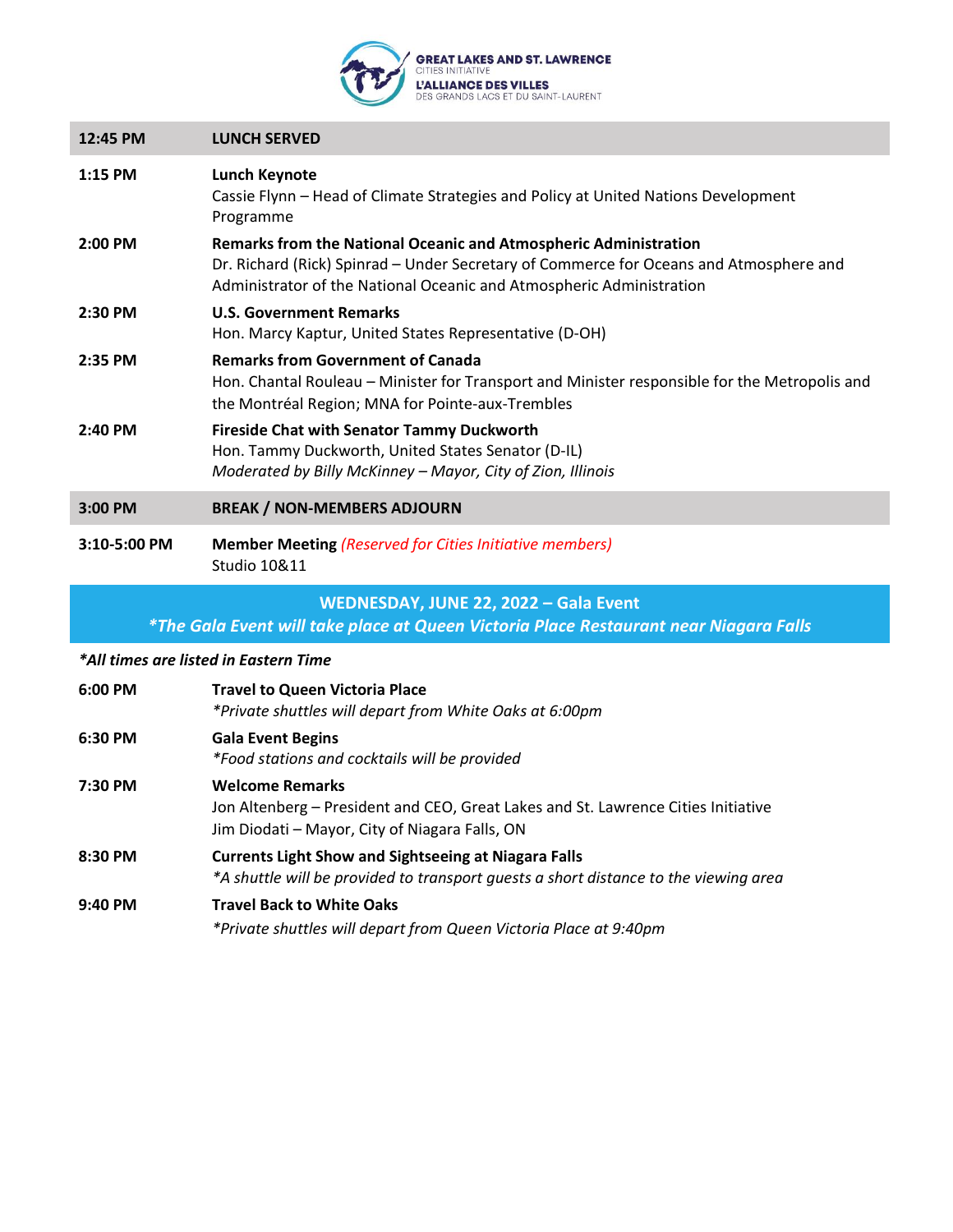

# **THURSDAY, JUNE 23, 2022 – Plenary Speakers and Breakout Sessions** *\*Plenary sessions will take place in White Oaks – Studio 10&11*

*\*All times are listed in Eastern Time*

| $7:15$ AM | Breakfast buffet open until start of session                                                                                                                                                                                                                |
|-----------|-------------------------------------------------------------------------------------------------------------------------------------------------------------------------------------------------------------------------------------------------------------|
| 8:10 AM   | <b>Welcome from Cities Initiative Chair</b><br>Walter Sendzik – Mayor, City of St. Catharines, ON                                                                                                                                                           |
| 8:15 AM   | <b>Remarks from Government of Canada</b><br>Terry Duguid – Parliamentary Secretary to the Minister of Environment and Climate Change<br>Canada                                                                                                              |
| 8:30 AM   | Fireside Chat – Plugging the Holes: Innovative Municipal Financing<br>Michael Fenn – Senior Advisor, StrategyCorp and Board Director, OMERS; Former Ontario<br><b>Deputy Minister</b><br>Mark Fisher - President and CEO, Council of the Great Lakes Region |
| $9:15$ AM | <b>Mayors Leading Transformative Climate Action</b><br>David Miller - Managing Director at C40 Centre for Urban Climate Policy and Economy; former<br>Mayor of Toronto, ON                                                                                  |
| $9:45$ AM | <b>U.S. Government Remarks</b><br>Hon. Mike Gallagher, United States Representative (R-WI)                                                                                                                                                                  |

**9:50 AM BREAK**

### *\*The following breakout sessions are concurrent.*

### **10:00 AM BREAKOUT SESSION ONE –** *Grand Event Room C*

### **Highway H2O: Tapping into the Great Lakes-St. Lawrence Seaway**

This session will showcase the Great Lakes-St. Lawrence marine shipping industry with an emphasis on its benefits for local communities. Speakers will review current trends in maritime commerce, discuss how the maritime industry and port operators can develop stronger relationships with municipalities, and how to work together to develop new economic development opportunities.

**Moderator:** Ken Carey – Senior Manager, Real Estate Business Development, St. Lawrence Seaway Management Corporation

### **Panelists:**

• **Larissa Fenn**

Director, Public Affairs and Corporate Secretary, Hamilton-Oshawa Port Authority

- **Chris Heikkinen, CPA** Director of Business Development and Communications, Port of Thunder Bay
- **Wes Newton** Executive Vice President, Strategy and Business Development, Algoma Central Corp.
- **Adam Tindall-Schlicht** Director, Port of Milwaukee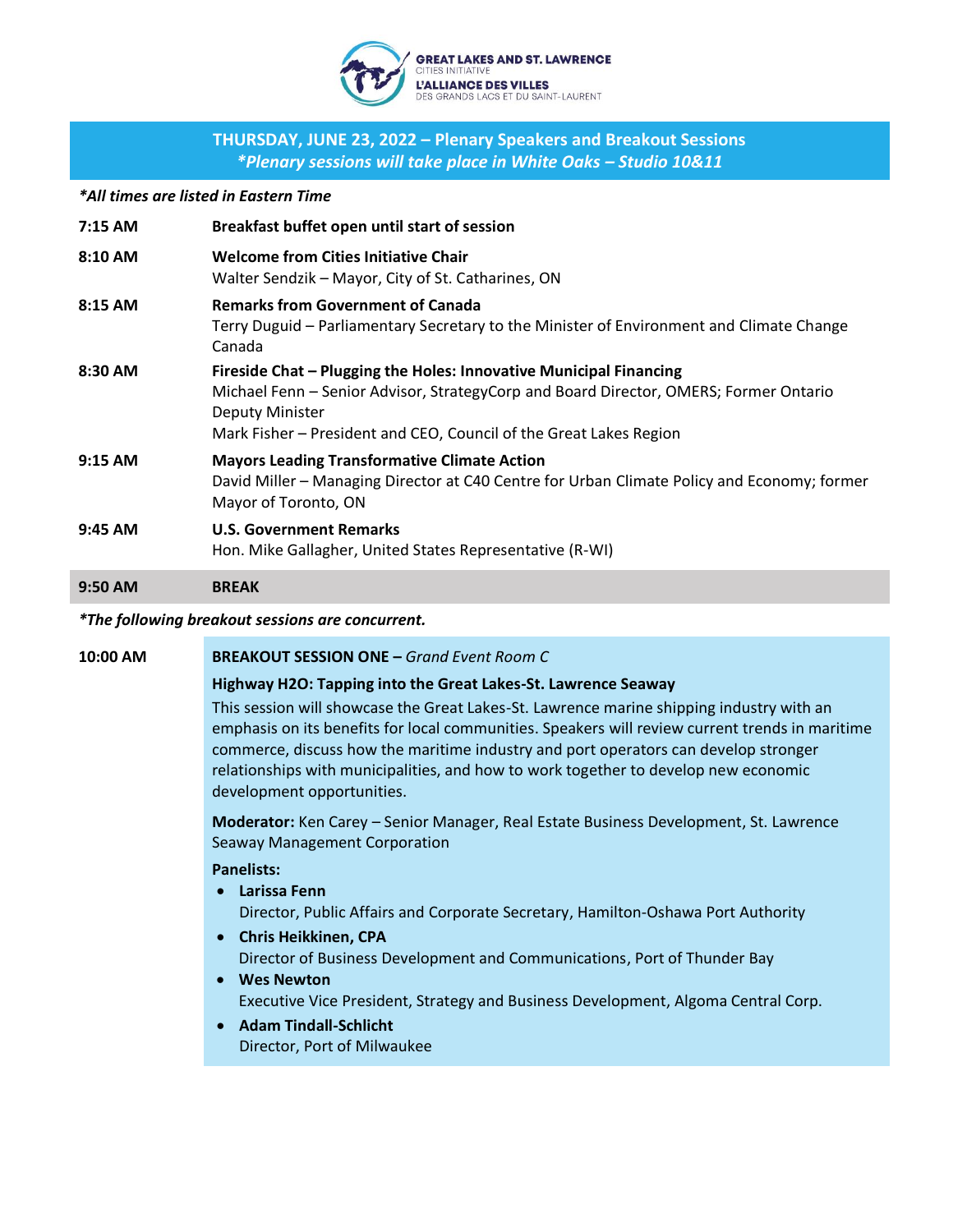#### **GREAT LAKES AND ST. LAWRENCE IES INITIATIVI L'ALLIANCE DES VILLES** DES GRANDS LACS ET DU SAINT-LAURENT

| 10:00 AM             | <b>BREAKOUT SESSION TWO - Studio 12&amp;13</b>                                                                                                                                                                                                                                                                                                                                                                                                  |
|----------------------|-------------------------------------------------------------------------------------------------------------------------------------------------------------------------------------------------------------------------------------------------------------------------------------------------------------------------------------------------------------------------------------------------------------------------------------------------|
|                      | <b>Blue Tech Roundup: Catalyzing Water Innovation Hubs</b><br>This session will focus on highlighting the roles of different types of actors in catalyzing and<br>advancing water technology in the Great Lakes-St. Lawrence River Basin and will include<br>reflections on how cities can partner and participate in this process. We will hear from a panel<br>of experts representing city, university, nonprofit, and private perspectives. |
|                      | Moderator: Ryan Sorenson - Mayor, City of Sheboygan, WI                                                                                                                                                                                                                                                                                                                                                                                         |
|                      | <b>Panelists:</b><br><b>Roy Brouwer</b><br>Executive Director Water Institute and Professor at University of Waterloo - Department of<br><b>Economics</b><br><b>Ebie Holst</b><br>$\bullet$<br>Director of Clusters and Innovation at Cleveland Water Alliance<br><b>Maja Vodanović</b><br>Borough Mayor, Montréal, QC<br><b>Brandon Wong</b><br>CEO and Co-Founder, Hyfi                                                                       |
| 11:30 AM             | <b>LUNCH SERVED</b>                                                                                                                                                                                                                                                                                                                                                                                                                             |
| 11:55 AM<br>12:05 PM | <b>U.S. Government Remarks</b><br>Jayme White - Deputy United States Trade Representative<br><b>Lunch Keynote</b><br>Fabien Cousteau - Aquanaut and Ocean Conservationist                                                                                                                                                                                                                                                                       |
| 1:10 PM              | <b>BREAK</b>                                                                                                                                                                                                                                                                                                                                                                                                                                    |
| 2:00-6:00 PM         | <b>Experiential Tours</b>                                                                                                                                                                                                                                                                                                                                                                                                                       |

*\*Tour groups will depart White Oaks at 2pm and will make two stops during this time frame*

### **Stop 1: St. Catharines Museum and Welland Canals Centre**

Enjoy a stop along the Welland Canal that is home to extraordinary historical collections and exhibits that feature local St. Catharines perspectives, artifacts and stories of the area and its canals. Attendees will enjoy a tour and talk at the museum, be able to watch ships transit the canal on the Lock 3 viewing platform, and visit the Welland Canal Fallen Workers Memorial – which honours the lives of the 138 workers who died while building the Welland Canal from 1913 to 1936.

### **Stop 2: Port Dalhousie**

Enjoy the shores of Lake Ontario in Port Dalhousie, a charming heritage district with a history deeply rooted in the development of the Welland Canals and commerce and industry associated with Great Lakes shipping during the 19th Century. Explore Lakeside Park and its sandy beach, take a spin on the historic Lakeside Park Carousel, walk on the newly rehabilitated piers – a \$26-million project by the Government of Canada, and enjoy a beautiful waterfront vista that looks out to the Toronto skyline. While in Port Dalhousie, attendees will also enjoy local craft beer and Niagara wine tastings.